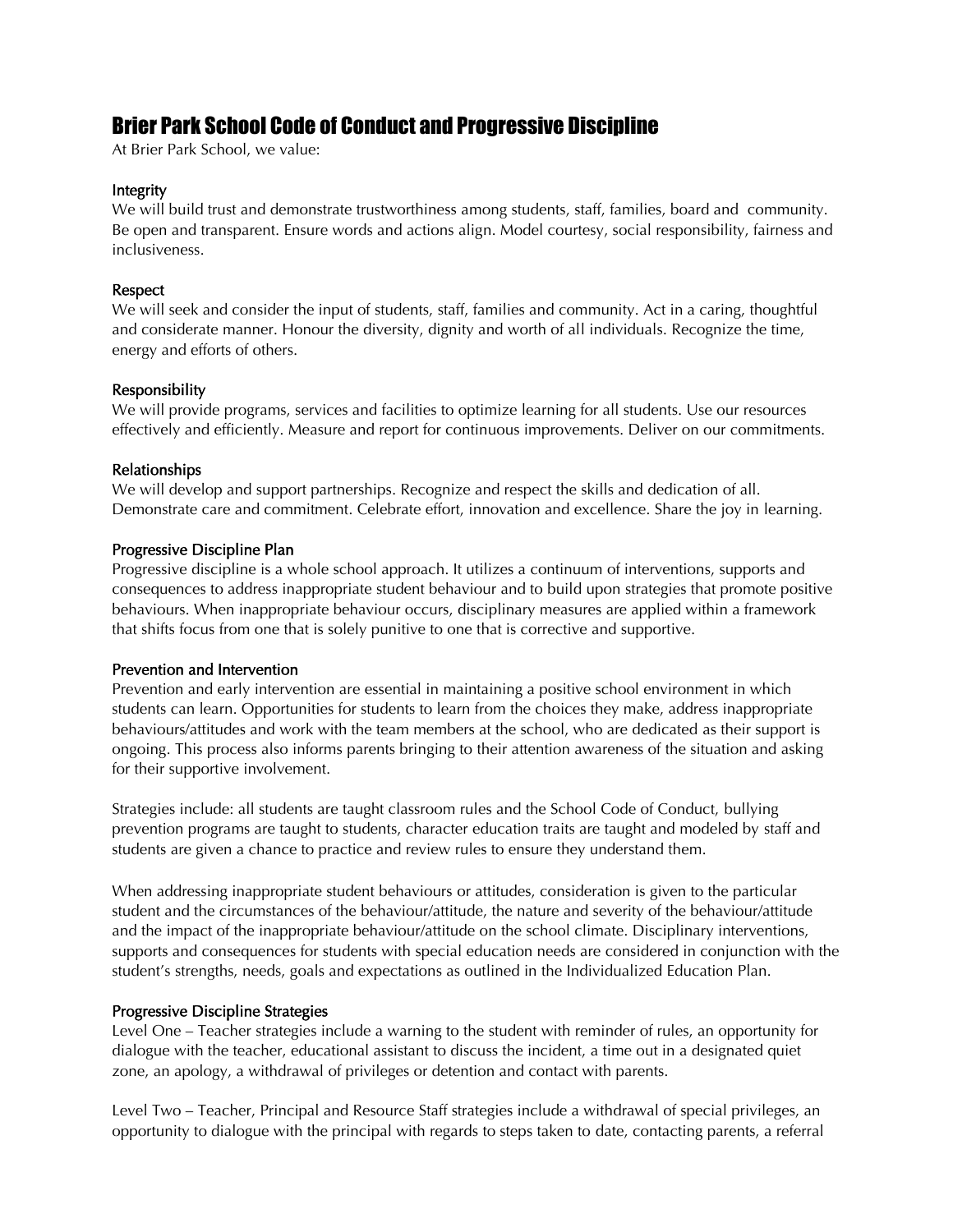to resource team, the development of an IEP for behaviour, an in-school suspension, an out of school suspension, a student-based team meeting to develop an action plan and an alternative or shortened day.

Level Three – School and Community Partner strategies include a referral to board support services, a case conference, a restorative justice circle, and involvement of community services.

Level Four – Safe Schools Team Involvement strategies include involvement of Brant Family and Children Services, a School Resource Officer or alternative education opportunities, a threat / risk assessment and an out of school suspension or expulsion.

## Student Support

All Grand Erie District School Board employees take seriously all allegations of bullying, racism, genderbased violence, homophobia, sexual harassment, inappropriate sexual behaviour and any other negative behaviour which would impact on the school climate.

Brier Park School recognizes that any students who are targeted by any form of bullying or harassment may experience negative effects. As such, part of our Progressive Discipline approach includes support for those students and families who are experiencing victimization. Support can include a variety of measures: ensuring the reporting of incidents, establishing a support plan for students, responding effectively to incidents, informing parents and including them in problem-solving, referral to board student support services, referral to Safe Schools Team, Restorative Justice, referral to community agencies for support, and collaboration with Police Services where appropriate.

In addition to providing support to those who are impacted by negative student behaviour, Brier Park School is committed to providing opportunities to reinforce and celebrate positive student behaviour.

Brier Park School is committed to supporting students in making positive behaviour changes. For example, we use: Tribes, Character Recognition Programs and Assemblies and Kelso's Choices.

Brier Park School is committed to promoting and supporting appropriate student behaviours that contribute to and sustain a safe learning and teaching environment. It is our goal to provide a positive school climate in which each student can reach their full potential.

Brier Park School endeavours to create a student-centred educational community whose members support one another with mutual understanding and respect.